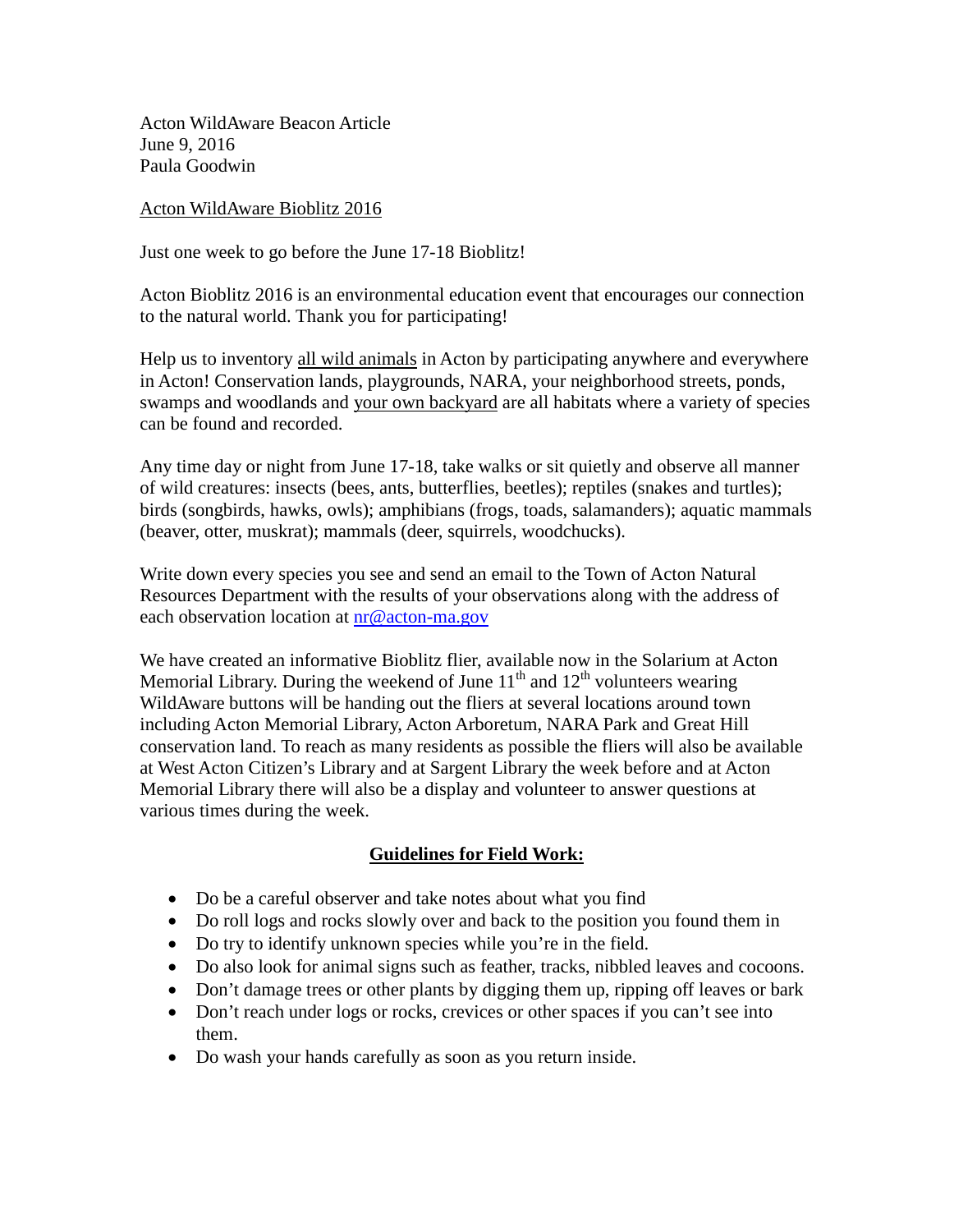Places to look: high in the sky, between trees, on the ground, in tree branches, on plant stems and leaves, under rocks, on tree trunks, in leaf litter, under and around logs, edges where forests meet meadows and land meets water. Common wildlife to watch for in your neighborhood include ants, spiders, caterpillars, worms, bees, moths, pillbugs, chipmunks, rabbits, squirrels, and birds of many kinds. If you are lucky: turtles, frogs, toads, snakes, fish, salamanders, deer, foxes, woodchucks, raccoon, skunks, hawks, and herons.

As meadow grasses and forbs grow tall and the trees leaf out, wildlife may not be as obvious and some, such as owls and crickets may be heard but not seen. Leading up to the Bioblitz, residents are encouraged to focus their observations by mapping the site that they will survey, being as specific as possible:

- Define the borders of the site by drawing its outline
- Include built structures like your home, sidewalk, school or parking lot.
- Draw in the location of trees and shrubs.
- Are there any nests, burrows, hives, anthills and dens?
- Draw in lawn space, flower gardens and vegetable gardens.
- Does the area include fallen tree branches, rotting logs, and large boulders?

For newcomers to Acton who are not yet familiar with the flora and fauna in our town, the local children's library collections include a wide array of excellent books about local wildlife. Acton, Naturally, An Introduction to Familiar Species-Pocket Naturalist's guide is available from AB PIP at [www.actonpip.org.](http://www.actonpip.org./) The cost is \$6.00. All sales support AB PIP Science, Technology, Engineering & Math (STEM) K-12 education activities.

## BACKYARD BIOBLITZ

REFERENCE: [http://www.dnr.illinois.gov/education/Documents/BioBasics\\_Activity\\_1-3](http://www.dnr.illinois.gov/education/Documents/BioBasics_Activity_1-3.pdf) [.pdf](http://www.dnr.illinois.gov/education/Documents/BioBasics_Activity_1-3.pdf)

Illinois Biodiversity Basics Illinois Department of Natural Resources, Chicago Wilderness, World Wildlife Fund Student Page Backyard BioBlitz

WATCH OUR 30 MINUTE EDUCATIONAL VIDEO WITH YOUR FAMILY (Made at Acton Community Television!) [https://www.youtube.com/watch?v=8QKankcVe\\_g](https://www.youtube.com/watch?v=8QKankcVe_g)

NEW!! Check out our Acton WildAware web page at Acton Trails[,www.actontrails.org.](http://www.actontrails.org/) Click the Acton WildAware tab located at the top of the screen!

## **To learn even more,** "**Like" us on Facebook and Instagram. Review the postings and videos**

*Paula Goodwin is a member of the Acton Conservation Commission who introduced WildAware with Acton Natural Resource Assistant Bettina Abe. WildAware is a program sponsored by the Town of Acton Natural Resources Department that began in September and will continue through the summer of 2016. The purpose of WildAware is to educate the community about the existence and habits of wild creatures, and the goal is increased community awareness of shared habitats. For information, call*